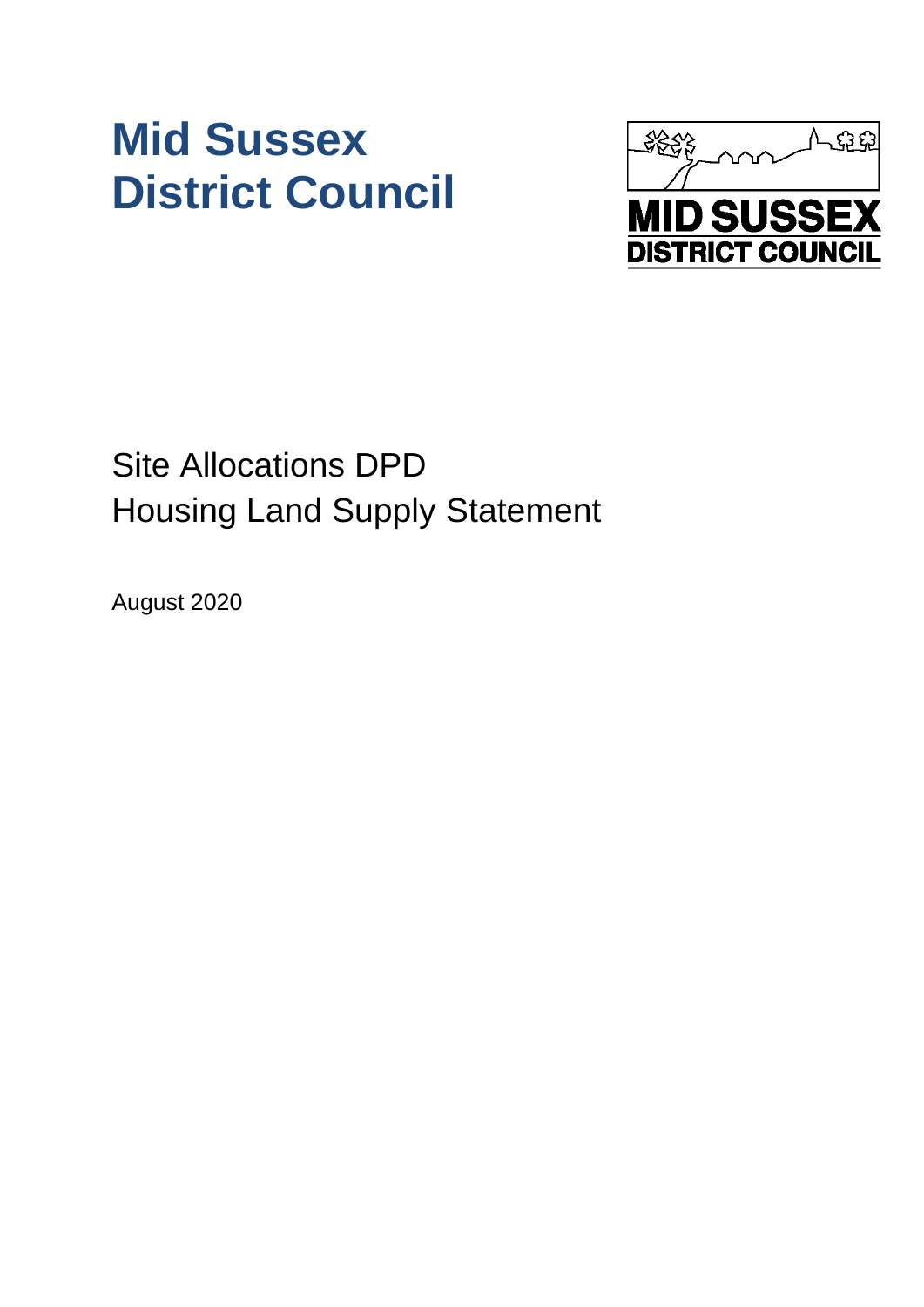# **1.0 Introduction**

1.0 This paper provides an analysis of the impact that the adoption of the Site Allocations DPD will have on the housing land supply in Mid Sussex. It sets out an updated housing trajectory which demonstrates how the District Plan Housing Requirement will be met in full over the plan period to 2031.

## **2.0 Housing Land Supply**

2.1 Table 1 below sets how the District Plan Housing Requirement will be met. In summary it will be meet through Strategic Allocations from the District Plan, Neighbourhood Plan allocations, Local Plan and Small-Scale Housing Allocations DPD and planning permissions.

Table1:

| Category                                                                |                                       | <b>Number of</b><br><b>Dwellings</b> |
|-------------------------------------------------------------------------|---------------------------------------|--------------------------------------|
| Housing Requirement for the full plan period (April 2014 to March 2031) |                                       | 16,390                               |
| Housing Completions (April 2014 to March 2020)                          |                                       | 4,917                                |
| Completions 2014/15                                                     |                                       | 630                                  |
| Completions 2015/16                                                     |                                       | 868                                  |
| Completions 2016/17                                                     |                                       | 912                                  |
| Completions 2017/18                                                     |                                       | 843                                  |
| Completions 2018/19                                                     |                                       | 661                                  |
| Completions 2019/20                                                     |                                       | 1003                                 |
| <b>Housing Supply</b>                                                   | Commitments                           | 9,689                                |
| (April 2014 to March 2031)                                              | (including District Plan Allocations) |                                      |
|                                                                         | Site Allocations DPD - Allocations    | 1,764                                |
|                                                                         | Windfalls                             | 504                                  |
| Total Supply (at 1 April 2019)                                          |                                       | 16,874                               |

- 2.2 The Site Allocations Document will add another 1,764 units to the housing land supply. This will result in an over-supply within the District Plan period of 484 units, against the District Plan requirement giving flexibility and resilience to the housing land supply.
- 2.3 There are a couple of updates to the planning position of three sites included in the Site Allocations DPD that impact on the housing supply. Site SA24 Land north of Shepherds Walk, Hassocks was granted planning consent in October 2019 and was therefore a commitment as at  $1<sup>st</sup>$  April 2020. It is still included as an allocation within the Site Allocations DPD as the permission has yet to be implemented. In the DPD the supply from this site is zero to avoid double counting with sites in the commitments list.
- 2.4 The Regulation 18 version of the Site Allocations DPD included an allocation for 65 units at St Martin Close (East and West), Handcross. Since then the Slaugham Neighbourhood Plan has been made, which allocates the East site for 35 units and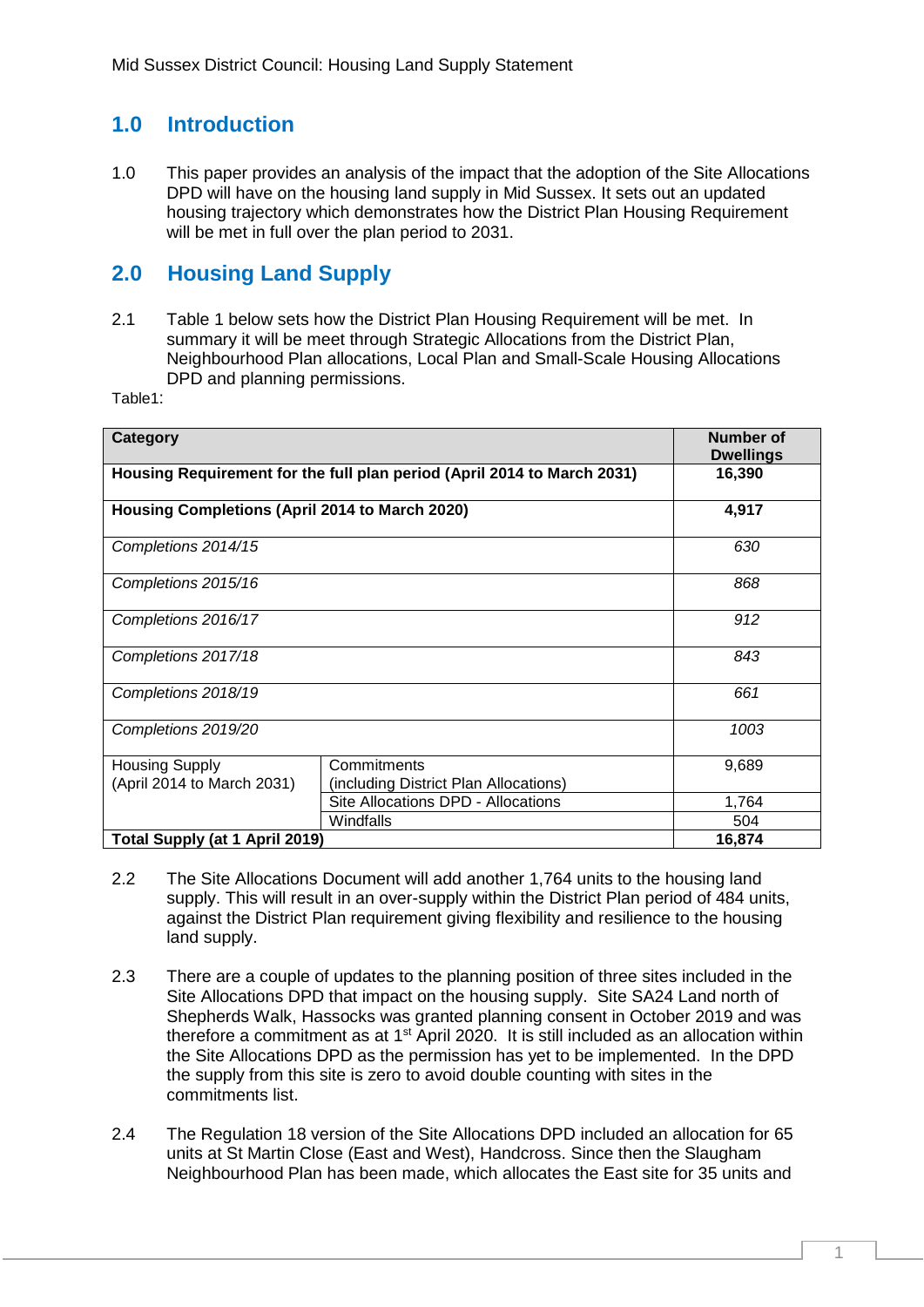was a commitment as at 1<sup>st</sup> April 2020. Therefore, Site Allocations DPD only allocates the West site for 30 units.

2.5 In June 2020 District Planning committee resolved to grant outline planning permission, subject to S106, on site SA 17 Woodfield House, Burgess Hill. It is likely that this site will be a commitment as at 1<sup>st</sup> April 2021 however it wasn't as at 1<sup>st</sup> April 2020 (the base date for Table 1). Therefore, the supply from this site is counted towards the Site Allocations DPD supply and not as an existing commitment.

#### **3.0 Delivery of Site Allocations DPD**

3.1 It is anticipated that the Site Allocations DPD will be submitted in Winter 2020, leading to an Examination in Spring 2021 and Adoption late Summer/Autumn 2021. It is not until the Site Allocation DPD is adopted that it can be given full weight in the decision-making process, however the weight that can be attached to emerging policies can vary as set out in paragraph 48 of the National Planning Policy Framework (NPPF) which states:

"Local planning authorities may give weight to relevant policies in emerging plans according to:

- a) The stage of preparation of the emerging plan (the more advanced its preparation, the greater weight that may be given);
- b) The extent to which there are unresolved objections to relevant policies (the less significant the unresolved objections, the greater the weight that maybe given);
- c) The degree of consistency of the relevant policies in the emerging plan to this Framework (the closer the policies in the emerging plan to the policies in the Framework, the greater the weight that may be given)."
- 3.2 It may be that some site promoters of sites included within the Site Allocations DPD will submit planning applications ahead of the adoption of the Plan in the context of the policy set out in the NPPF. However, for the purposes of calculating the housing trajectory it has been assumed that planning applications on these sites will not be approved until the Plan is adopted.
- 3.3 During the preparation of the Site Allocation DPD there has been a close working relationship between the site promoters/developers and the council officers regarding delivery. This collaborative working has been important to ensure that issues that have arisen during the preparation of the plan through liaison with stakeholders and interested parties have been resolved, as far as practical possible, at the Plan making stage. This should ensure that there are fewer matters to resolve at the planning application stage resulting in timely determination of applications. This in turn will result in a speedier delivery of sites.
- 3.4 Site promoters/developers have also been asked to provide more detailed information and evidence to support their allocation to inform the Regulation 19 publication. Information such as indicative layouts, landscaping and access arrangements are available for most of the sites. This will enable interested parties including local residents to make more informed responses to the publication of the Plan.
- 3.5 For the purposes of informing the housing trajectory it as been assumed that, for the majority of sites, pre-application discussions can commence in quarter 2 2021;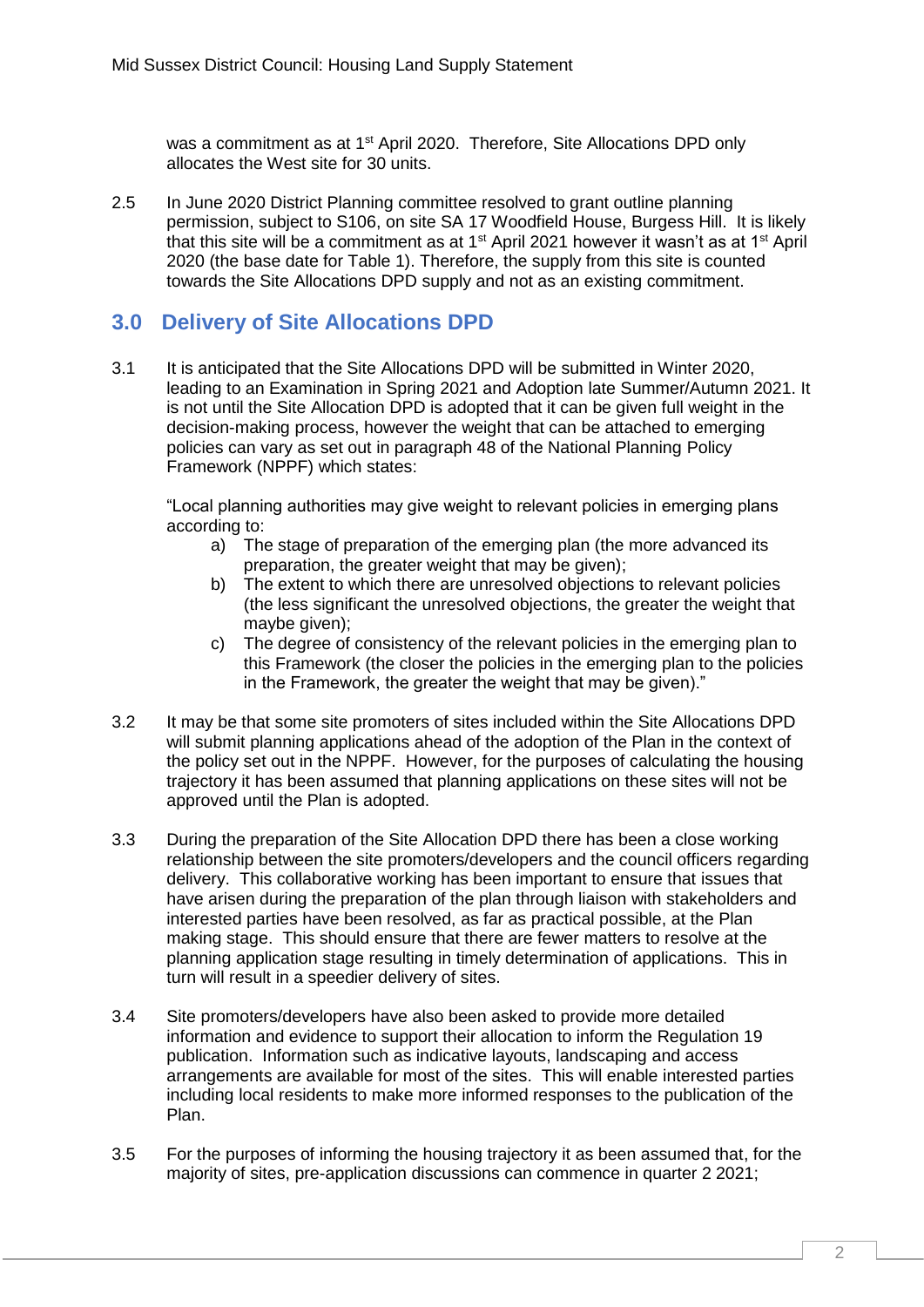submission of planning applications in quarter 3 2021; with planning approval quarter 1 of 2022. This would enable a commencement on site during quarter 4 2022. These assumptions will be refined on a site by site basis as the more certainty regarding the timescale for the adoption of the Plan emerges. In addition, the Council will explore with site promoters/developers the potential of securing Planning Performance Agreements, particularly on the large sites.

3.6 The Planning Policy and Development Management Teams at Mid Sussex work closely together and there is ongoing liaison between the teams. Site promoters and developers will be encouraged to enter pre-application discussions and early engagement with the Development Management team to ensure staff resources are available to deal with submitted planning applications.

#### **4.0 Implications of COVID-19 on delivery**

- 4.1 In order to get a good understanding of the potential implications of the COVID pandemic on the delivery of housing and in particular the delivery of housing sites allocated in the Site Allocations DPD, a short survey was sent to the site promoters/ developers of the sites in May 2020.
- 4.2 18 developers/ site promoters responded to the questionnaire. None of the respondents indicated that the current Covid pandemic would delay the development on the site.
- 4.3 Whilst the initial response from site promoters/developers has been a positive one, the full impact of the pandemic on the wider economy and housing markets are still unknown. It is therefore important that ongoing monitoring of housing delivery in general and in relation to the allocated sites takes place.

#### **5.0 Impact on 5-year Housing Supply**

- 5.1 Based on an anticipated adoption of date of Summer/Autumn 2021, the majority of sites allocated in the DPD will count towards the 5-year supply calculated as at  $1<sup>st</sup>$ April 2022. However, this will be reviewed each monitoring year as there maybe justification for including sites ahead of this date.
- 5.2 All but one of the respondents to the questionnaire anticipated delivery of their sites within years 1 – 5. The Council will need to ensure that there is sufficient evidence of deliverability of each of these sites for them to be included within a 5-year supply calculation. The Council is not including any sites in the Site Allocations DPD as part of its 5-year supply calculation as at  $1<sup>st</sup>$  April 2020, with the exception of SA24 which now has planning permission (as set out in paragraph 2.3).

## **6.0 Housing Trajectory**

6.1 A housing trajectory, which shows the impact that the Site Allocations DPD has on the overall housing supply in set out below.